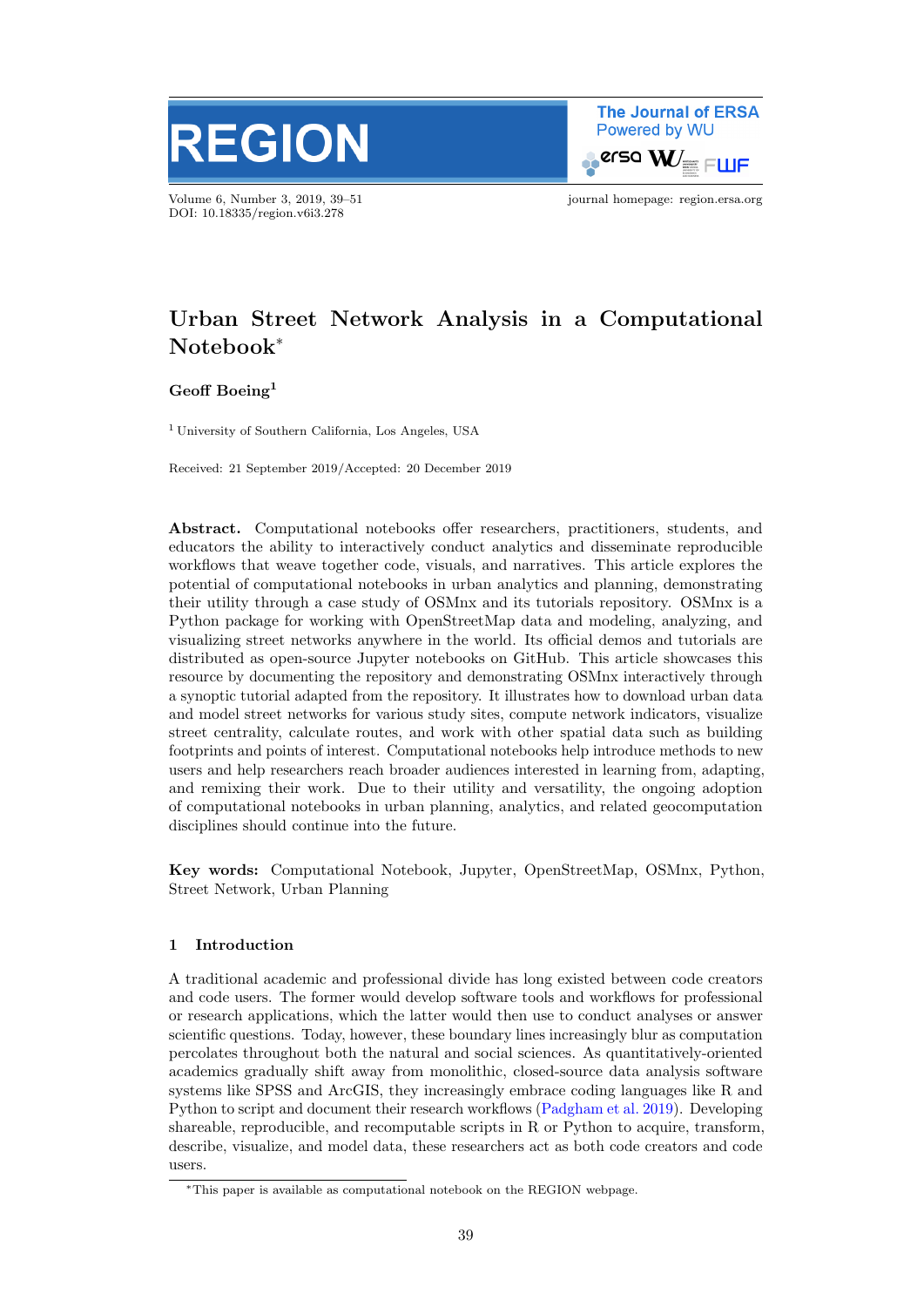An important trend in this methodological trajectory has been the widespread adoption of the computational notebook. A computational notebook is a computer file that replaces the traditional lab notebook and intersperses plain-language narrative, hyperlinks, and images with snippets of code in the paradigm of literate programming [\(Knuth](#page-11-1) [1992\)](#page-11-1). These notebooks are easily distributed and integrate well with version control systems like Git because they are simply structured text files. They have pedagogical value in introducing students to computational thinking and coding techniques while thoroughly explaining each new programming language facet as it is introduced. They also offer research value in documenting data, questions, hypotheses, procedures, experiments, and results in detail alongside each's attendant computations (Pérez, Granger [2007,](#page-11-2) [Kluyver](#page-11-3) [et al.](#page-11-3) [2016\)](#page-11-3).

Computational notebooks thus open up the world of analytics to a wider audience than was possible in the past. This particularly impacts disciplines that encompass diverse methodologies and skillsets. For example, urban planning, like many academic domains related or adjacent to regional science, comprises a broad set of scholars, students, and working professionals with a wide range of computational aptitude. Some urban planners focus on policymaking within the political constraints of city hall. Others employ qualitative methods to work in and with vulnerable communities. Others develop simulation models to forecast urbanization patterns and infrastructure needs. Others intermingle these, and many more, different approaches to understanding and shaping the city. Yet all urban planners benefit from basic quantitative literacy and an ability to reason critically with data. This scholarly and professional imperative aligns with the growing importance of computational thinking in the urban context and parallel trends in geocomputation [\(Harris et al.](#page-11-4) [2017\)](#page-11-4), geographic data science [\(Kang et al.](#page-11-5) [2019,](#page-11-5) [Poorthuis,](#page-11-6) [Zook](#page-11-6) [2019,](#page-11-6) [Singleton, Arribas-Bel](#page-11-7) [2019\)](#page-11-7), and the open-source/open-science movements [\(Rey](#page-11-8) [2019\)](#page-11-8).

Urban planning and its related disciplines benefit accordingly from the growing adoption of computational notebooks in pedagogy, research, and practice. Computation is increasingly central to the field and its practitioners benefit from open and reproducible approaches to analyzing urban data and predicting city futures [\(Kedron et al.](#page-11-9) [2019,](#page-11-9) [Kon](#page-11-10)[tokosta](#page-11-10) [2018,](#page-11-10) [Batty](#page-11-11) [2019\)](#page-11-11). In the Python universe, for example, numerous new tools now exist to support urban analytics and planning processes, including data wrangling/analysis (pandas), visualization (matplotlib), geospatial wrangling/analysis (geopandas), spatial data science and econometrics (pySAL), mapping (cartopy), web mapping (folium), network analysis (NetworkX), land use modeling/simulation (UrbanSim), activity-based travel modeling (ActivitySim), and computational notebooks themselves (Jupyter).

Another Python tool useful for urban planning research and practice – and the primary focus of this article – is OSMnx, a package for street network analysis [\(Boeing](#page-11-12) [2017\)](#page-11-12). OSMnx allows users to download spatial data (including street networks, other networked infrastructure, building footprints, and points of interest) from OpenStreetMap then model, analyze, and visualize them. To introduce new users to its functionality and capabilities, OSMnx's official demos and tutorials are developed and maintained in Jupyter notebook format. This repository in turn offers a compelling case study of the potential of computational notebooks to document and disseminate geospatial software tools.

This article introduces OSMnx as a computational tool for urban street network analysis by way of these computational notebooks. It describes their repository and highlights examples from them, inline here, to illustrate the use and value of computational notebooks. To do so, it demonstrates how to interactively execute the code in this article itself by using Docker to run a containerized computational environment including Jupyter Lab as an interactive web-based interface. The article is organized as follows. First, it presents the repository containing OSMnx's demo and tutorial notebooks. Then it describes how to run OSMnx's computational environment via Docker. Next it demonstrates the use of OSMnx interactively in the article itself through a synoptic tutorial adapted from this repository. Finally, it concludes by discussing the prospects of notebooks for facilitating the adoption of computational workflows in urban analytics and planning.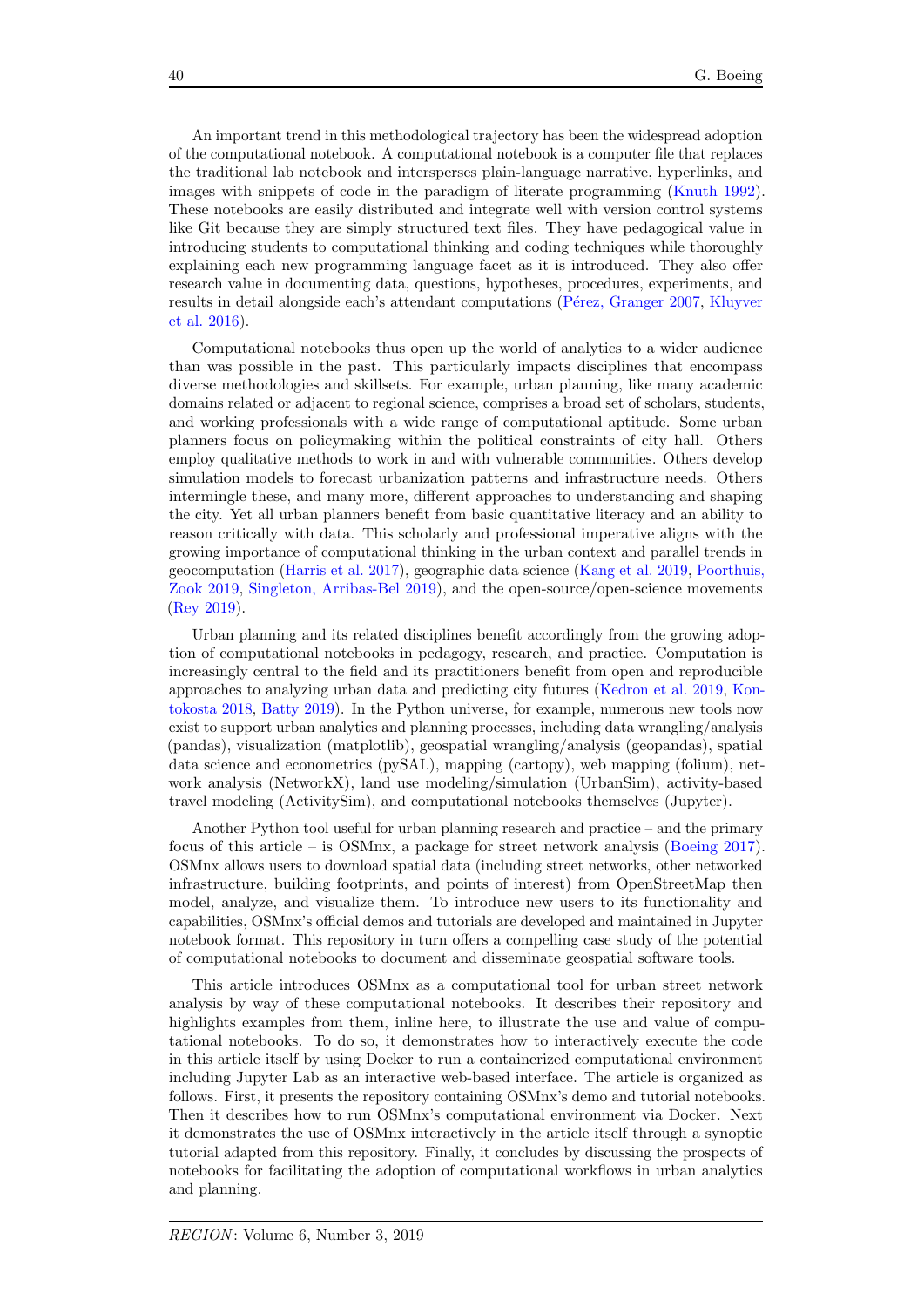## 2 The OSMnx Examples Repository

OSMnx's official demos, tutorials, and examples are in Jupyter notebook format in a [GitHub repository.](https://github.com/gboeing/osmnx-examples) The repository's root contains a license file, a readme file, an environment definition file, repository contributing guidelines, and a notebooks folder. Within that folder, the repository contains 19 thematically organized Jupyter notebook files that collectively provide a short self-directed tutorial-style course in using OSMnx. The following notebooks are included there:

- 1. An introductory survey of features
- 2. A more comprehensive overview of OSMnx's basic functionality
- 3. Using OSMnx to produce shapefiles
- 4. Modeling and visualizing street networks in different places at different scales
- 5. Using OSMnx's network topology cleaning and simplification features
- 6. Saving and loading data to/from disk with OSMnx
- 7. Conducting street network analyses with OSMnx and its NetworkX dependency
- 8. Visualizing street networks and study sites
- 9. Working with dual graphs of street networks
- 10. Producing figure-ground diagrams for urban form analysis
- 11. Working with building footprints
- 12. Interactive web mapping of street networks and routes
- 13. Attaching elevations to the network and calculating street grades
- 14. Working with isolines and isochrones
- 15. Cleaning complex street intersections
- 16. Calculating street bearings
- 17. Working with other types of spatial infrastructure
- 18. Visualizing street network orientation with polar histograms
- 19. Interfacing between OSMnx and igraph for fast algorithm implementations in the C language

This resource is useful for introducing users to the OSMnx software package, demonstrating how to download, model, analyze, and visualize street networks in Python, and illustrating several basic and intermediate spatial network analyses. To run the code examples in this resource repository, one must have access to a Python installation with the code dependencies installed, including Jupyter itself for running the notebook files. Two primary options exist for installing this computational environment. The first is installing Python locally, then configuring it and installing all the necessary packages and dependencies. This can be time-consuming and requires some prior experience beyond the scope of this article. The second, and easier, option is to simply run everything in a pre-built Docker container. This latter option is detailed in the following section.

#### 3 The Computational Environment

The OSMnx project's reference Docker image contains a stable, consistent computational environment for running OSMnx on any computer. Docker is a virtualization tool that allows complex software stacks to be delivered as self-contained packages called images, allowing users to run software without having to compile or install a complex chain of dependencies. Instead, users install Docker on their computer then tell it to run a certain image as an instance called a container.

This article can be read in its static form (i.e., HTML or PDF) or it can be executed interactively (i.e., via its .ipynb Jupyter notebook file). For interactive execution, install Docker and run the official OSMnx container as follows. First, download and install [Docker Desktop.](https://www.docker.com/products/docker-desktop) Once it is installed and running on your computer, open Docker's settings/preferences and ensure that your local drives are shared with Docker so the container has access to the notebook file. Then run the [OSMnx Docker container](https://hub.docker.com/r/gboeing/osmnx) (which contains a Python installation and all the packages needed to run OSMnx, including Jupyter Lab) by following the platform-specific instructions below.

If you are on Windows open a command prompt, change directory to the location of this notebook file then run: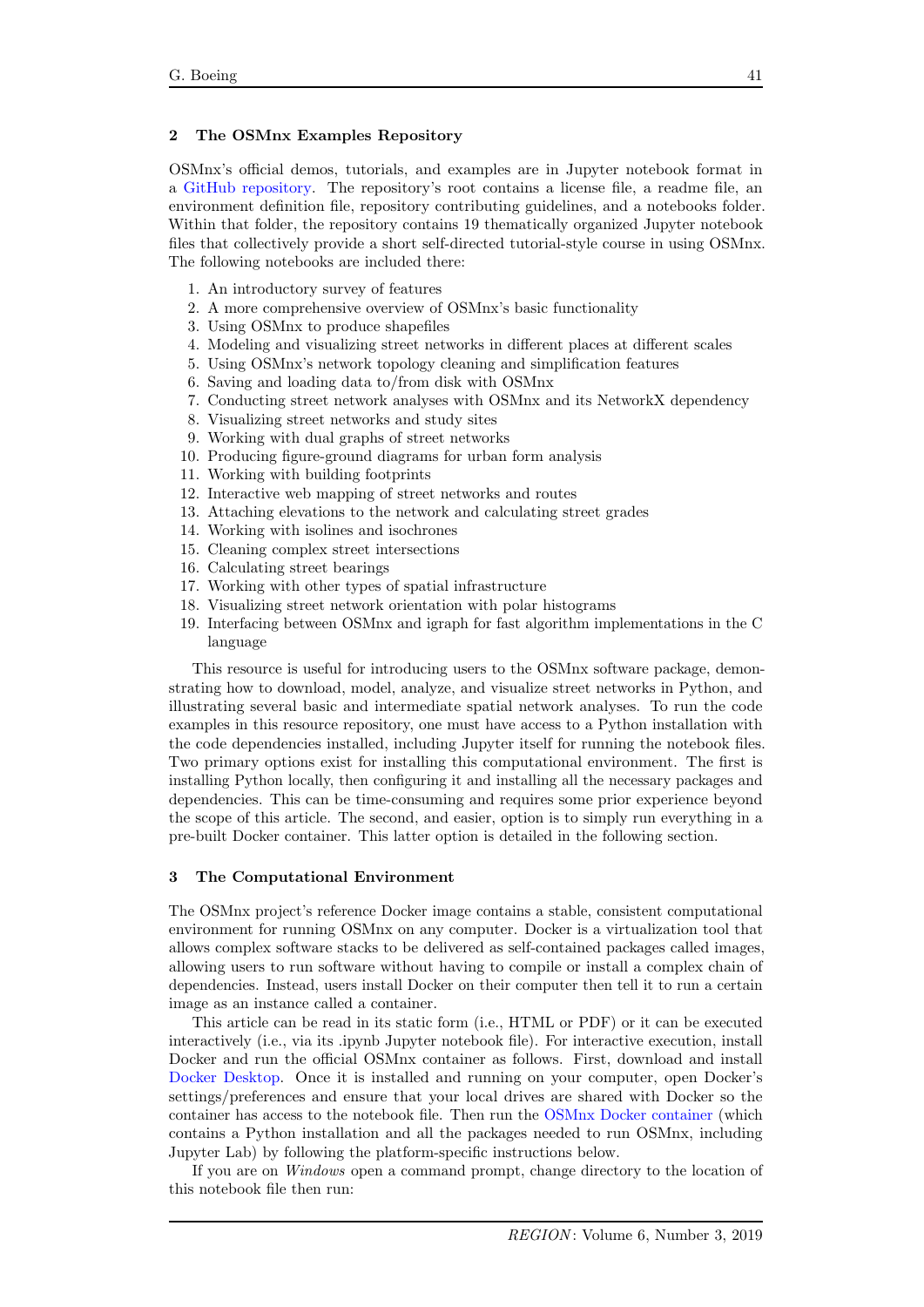docker run --rm -it -p 8888:8888 -v "\%cd\%":/home/jovyan/work gboeing/osmnx:v10

If you are on Mac/Linux open a terminal window, change directory to the location of this notebook file then run:

docker run --rm -it -p 8888:8888 -v "\$PWD":/home/jovyan/work gboeing/osmnx:v10

Once the container is running per these instructions, open your computer's web browser and visit <http://localhost:8888> to access Jupyter Lab and open this article's notebook file.

#### 4 Street Network Analysis with OSMnx

Here we showcase the resource repository inline to demonstrate potential applications. In particular, we highlight specific material from its notebooks (enumerated above), adapting their code into this interactive article to introduce OSMnx and illustrate some of the capabilities of a computational notebook.

First we import the necessary Python modules:

```
[1]: import matplotlib.cm as cm
      import matplotlib.colors as colors
      import networkx as nx
      from IPython.display import Image
      from pprint import pprint
```
matplotlib is a package for data visualization and plotting. NetworkX is a package for generic network analysis. IPython provides interactive computing and underpins our Python-language Jupyter environment (Pérez, Granger [2007\)](#page-11-2). pprint allows us to "pretty print" Python data structures to make them easier to read inline.

Next we import OSMnx itself, configure it, and display its version number:

```
[2]: import osmnx as ox
      ox.config(log_console=True, use_cache=True)
      ox.__version__
```
 $[2]$ :  $[0.10]$ 

The configuration step tells OSMnx to log its actions to the terminal window and to use a cache. This cache saves a local copy of any data downloaded by OSMnx to prevent re-downloading the same data each time the code is run.

Next we use OSMnx to download the street network of Piedmont, California, construct a graph model of it (via NetworkX), then plot the network with the plot\_graph function (which uses matplotlib under the hood):

```
[3]: # create a graph of Piedmont's drivable street network then plot it
      G = ox.graph_from_place('Piedmont, California, USA', network_type='drive')
      fig, ax = ox.plot\_graph(G)
```
#### [3]: For the output see Figure [1](#page-4-0)

In the resulting Figure [1,](#page-4-0) the network's intersections and dead-ends (i.e., graph nodes) appear as light blue circles and its street segments (i.e., graph edges) appear as gray lines. This is the street network within the municipal boundaries of the city of Piedmont, California. We select this study site for pedagogical purposes as it is a relatively small, self-contained municipality and lends itself to convenient visualization and indicator calculation here. Note that we specified network\_type='drive' so this is specifically the drivable network in the city. OSMnx can also automatically download and model walkable and bikeable street networks by changing this argument.

#### 4.1 Calculating Network Indicators

Now that we have a model of the network, we can calculate some statistics and indicators. First, what area does our network cover in square meters? To calculate this, we project the graph, convert its projected nodes to a geopandas GeoDataFrame, then calculate the area of the convex hull of this set of node points in the Euclidean plane: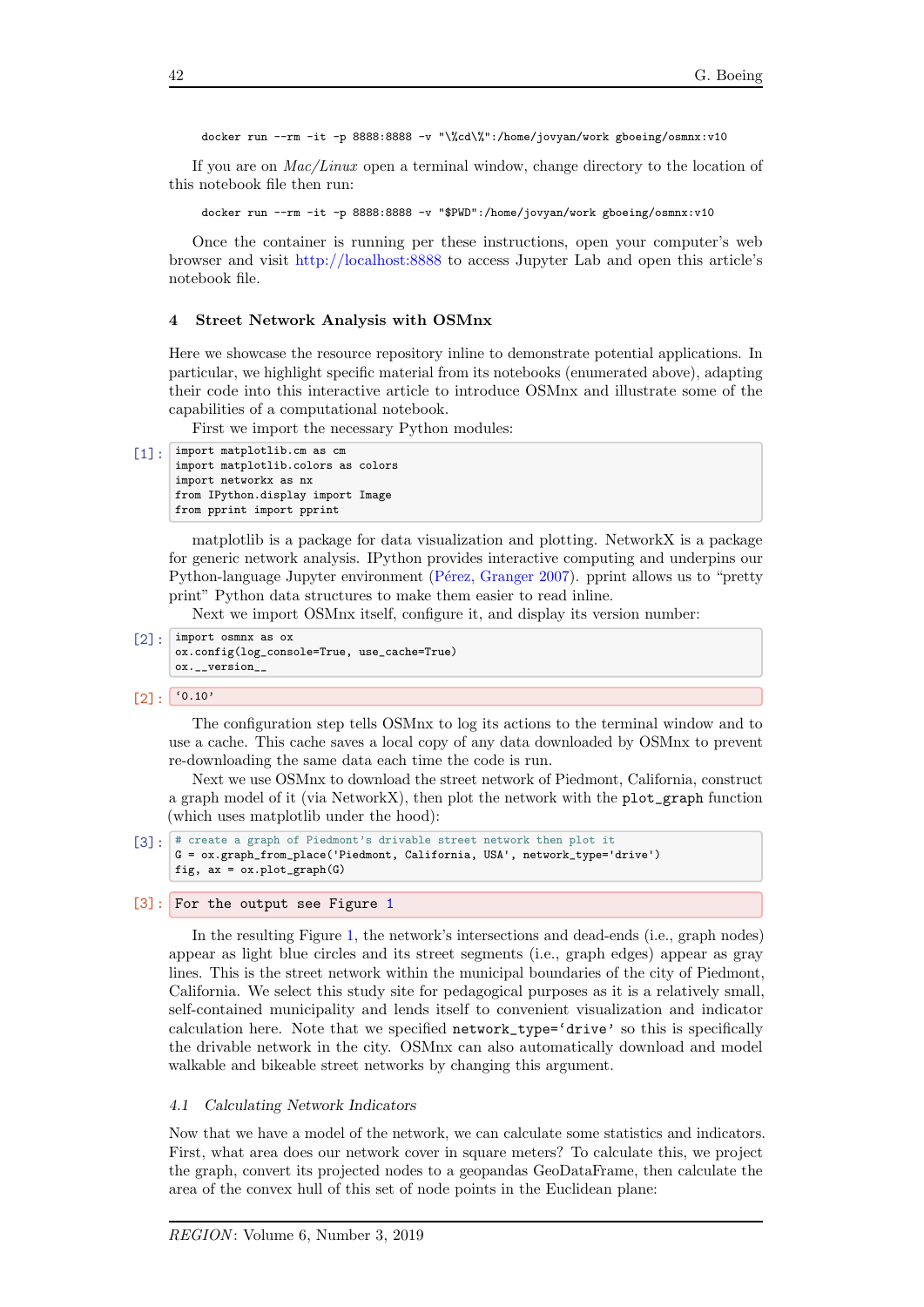<span id="page-4-0"></span>

Figure 1: Output from codebox 3

```
[4]: # project graph then calculate its nodes' convex hull area
      G_{\text{proj}} = \text{ox.project\_graph}(G)nodes_proj = ox.graph_to_gdfs(G_proj, edges=False)
      graph_area_m = nodes_proj.unary_union.convex_hull.area
      graph_area_m
```

```
[4]: 4224782.349449131
```
Thus, this network covers approximately 4.2 square kilometers. When projecting graphs, OSMnx by default uses the Universal Transverse Mercator (UTM) coordinate system and automatically determines the UTM zone for projection based on the network's centroid. Other coordinate reference systems can be defined by the user to customize this projection behavior.

Next, we compute and inspect some basic stats about the network:

```
[5]: # calculate and print basic network stats
      stats = ox.basic_stats(G_proj, area=graph_area_m, clean_intersects=True,
              circuity_dist='euclidean')
      pprint(stats)
```

```
[5]: {'circuity_avg': 1.11354525174028,
       'clean_intersection_count': 271,
       'clean_intersection_density_km': 64.1453162753664,
       'edge_density_km': 26951.828421373437,
       'edge_length_avg': 121.39190724946685,
       'edge_length_total': 113865.60899999991,
       'intersection_count': 312,
       'intersection_density_km': 73.84995822108604,
       'k_avg': 5.421965317919075,
       'm': 938,
       n': 346.
       'node_density_km': 81.89771007851208,
       'self_loop_proportion': 0.006396588486140725,
       'street_density_km': 14061.652905680734,
       'street_length_avg': 121.23963877551029,
       'street_length_total': 59407.42300000004,
       'street_segments_count': 490,
       'streets_per_node_avg': 2.953757225433526,
       'streets_per_node_counts': {0: 0, 1: 34, 2: 0, 3: 263, 4: 47, 5: 1, 6: 1},
       'streets_per_node_proportion': {0: 0.0,
                                        1: 0.09826589595375723,
                                        2: 0.0,3: 0.7601156069364162,
                                        4: 0.13583815028901733,
                                        5: 0.002890173410404624,
                                        6: 0.002890173410404624}}
```
For example, we can see that this network has 346 nodes  $(n)$  and 938 edges  $(m)$ . The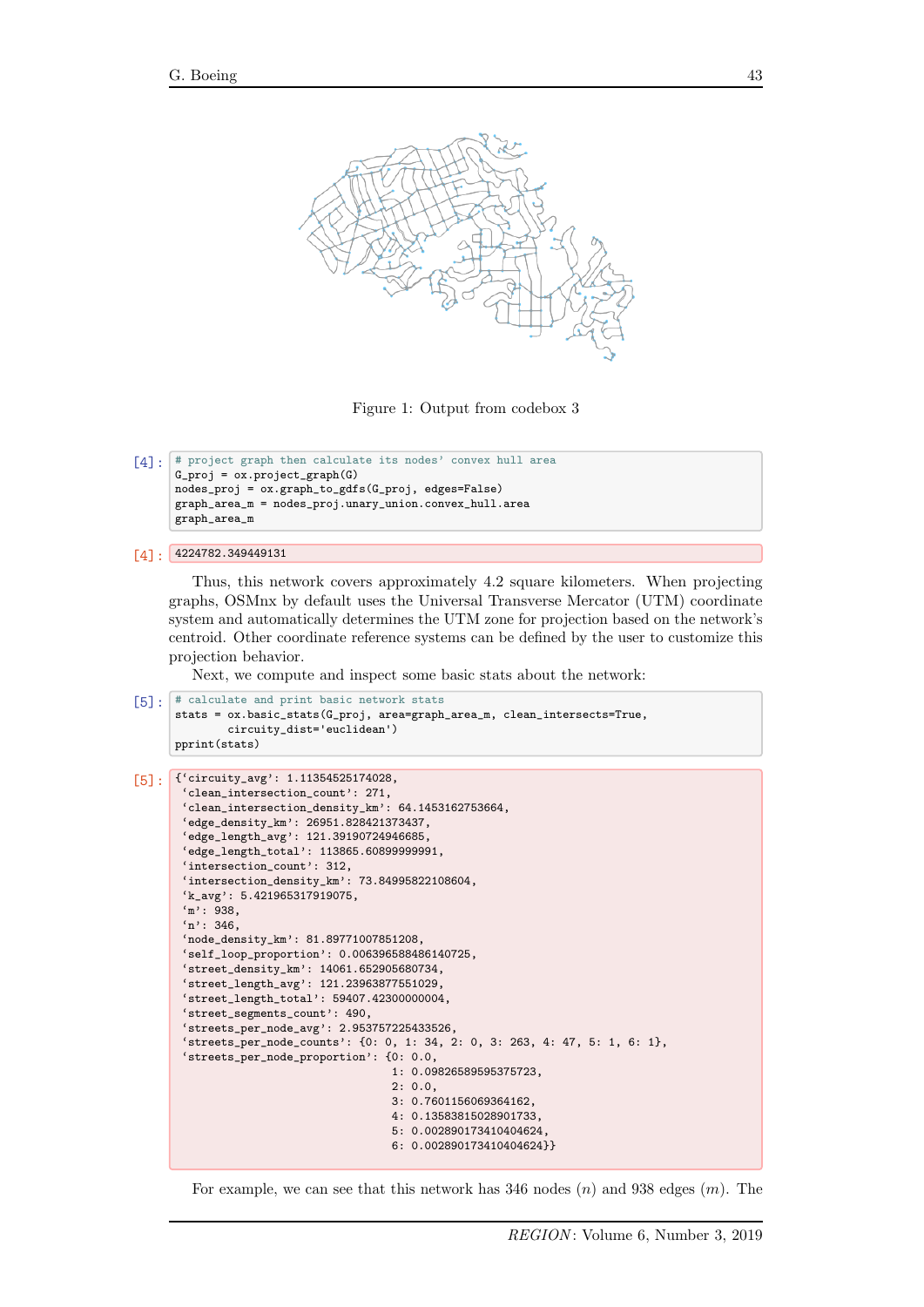streets in this network are  $11\%$  more circuitous (*circuity\_avg*) than straight-line would be. The average street segment length is 121 meters (street\_length\_avg). We can inspect more stats, primarily topological in nature, with the extended\_stats function. As the results of many of these indicators are verbose (i.e., calculated at the node-level), we print only the indicators' names here:

```
[6]: # calculate and print extended network stats
      more_stats = ox.extended_stats(G, ecc=True, bc=True, cc=True)
      for key in sorted(more_stats.keys()):
          print(key)
```

```
[6]: avg_neighbor_degree
```

```
avg_neighbor_degree_avg
avg_weighted_neighbor_degree
avg_weighted_neighbor_degree_avg
betweenness_centrality
betweenness_centrality_avg
center
closeness_centrality
closeness_centrality_avg
clustering_coefficient
clustering_coefficient_avg
clustering coefficient weighted
clustering_coefficient_weighted_avg
degree_centrality
degree_centrality_avg
diameter
eccentricity
pagerank
pagerank_max
pagerank max node
pagerank_min
pagerank_min_node
periphery
radius
```
The average neighborhood degree indicators refer to the mean degree of nodes in the neighborhood of each node. The centrality indicators (betweenness, closeness, degree, and PageRank) identify how "central" or important each node is to the network in terms of its topological structure. The clustering coefficient indicators represent the extent to which a node's neighborhood forms a complete graph. The extended stats also include the network's eccentricity (the maximum distance from each node to all other nodes), diameter (maximum eccentricity in the network), radius (minimum eccentricity in the network), center (set of all nodes whose eccentricity equals the radius), and periphery (set of all nodes whose eccentricity equals the diameter). Additional information about the various indicators is available online in OSMnx's [documentation.](https://osmnx.readthedocs.io/en/stable/osmnx.html#module-osmnx.stats)

Now that we have modeled the street network and computed various indictors of its geometry and topology, we can finally save our graph to disk as an ESRI shapefile or a GraphML file (an open-source format for graph serialization), allowing easy re-use in other GIS or network analysis software:

```
[7]: * save the network model to disk as a shapefile and graphml
      ox.save_graph_shapefile(G, filename='mynetwork_shapefile')
      ox.save_graphml(G, filename='mynetwork.graphml')
```
#### 4.2 Visualizing Street Centrality

OSMnx is built on top of NetworkX, a powerful network analysis package developed at Los Alamos National Laboratory [\(Hagberg et al.](#page-11-13) [2008\)](#page-11-13). We can use it to calculate and visualize the closeness centrality of different streets in the network. Closeness centrality measures how central a node or edge is in a network and is defined as the reciprocal of the sum of the distance-weighted shortest paths between the node/edge and every other node/edge in the network.

First, we convert our graph to its line graph (sometimes called the dual graph; see [Porta et al.](#page-11-14) [2006\)](#page-11-14) which inverts its topological definitions such that streets become nodes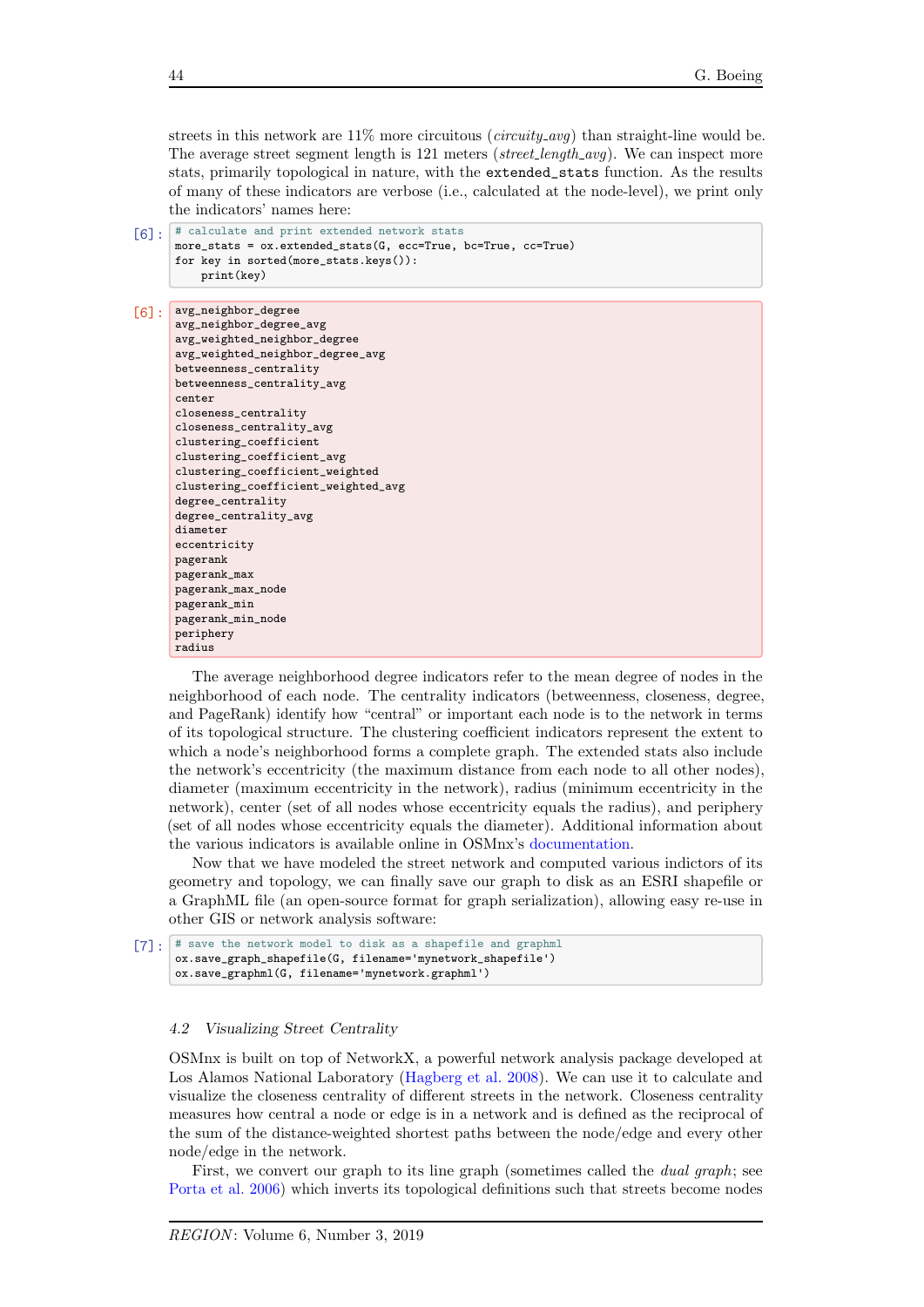<span id="page-6-0"></span>

Figure 2: Output from codebox 9

and intersections become edges. Then we calculate the closeness centrality of each node (i.e., street in the line graph):

```
[8]: # calculate node closeness centrality of the line graph
      edge_centrality = nx.closeness_centrality(nx.line_graph(G))
```
Now that we have calculated the centrality of each street in the network, we visualize it with matplotlib via OSMnx's plot\_graph function, using the inferno color map to represent the most-central streets in bright yellow and the least-central streets in dark purple (see Figure [2\)](#page-6-0):

```
[9]: # make a list of graph edge centrality values
      ev = [edge_centrality[edge (0,)] for edge in G.edges()]
      # create a color scale converted to list of colors for graph edges
      norm = colors.Normalize(vmin=min(ev)*0.8, vmax=max(ev))
      cmap = cm.ScalarMappable(norm=norm, cmap=cm.inferno)
      ec = [cmap.to_rgba(cl) for cl in ev]
      # color the edges in the original graph by closeness centrality in line graph
      fig, ax = ox.plot_graph(G, bgcolor='black', axis_off=True, node_size=0,
                              edge_color=ec, edge_linewidth=2, edge_alpha=1)
```
[9]: For the output see Figure [2](#page-6-0)

#### 4.3 Network Routing

OSMnx allows researchers and practitioners to calculate routes and simulate trips along the network using various shortest-path algorithms, such as that by [Dijkstra](#page-11-15) [\(1959\)](#page-11-15). We demonstrate this here. First we use OSMnx to find the network nodes nearest to two latitude-longitude points:

```
[10]: # find the network nodes nearest to two points
       orig_node = ox.get_nearest_node(G, (37.825956, -122.242278))
       dest_node = ox.get_nearest_node(G, (37.817180, -122.218078))
```
Next we compute the shortest path between these origin and destination nodes using Dijkstra's algorithm weighted by length (i.e., geometric distance along the street network). Then we use OSMnx to plot this route along the network:

```
[11]: # calculate the shortest path between these nodes then plot it
       route = nx.shortest_path(G, orig_node, dest_node, weight='length',
               method='dijkstra')
       fig, ax = ox.plot_graph_route(G, route, node_size=0)
```
## [11]: For the output see Figure [3](#page-7-0)

Finally, we can calculate some statistics of our route, including its total length, in meters: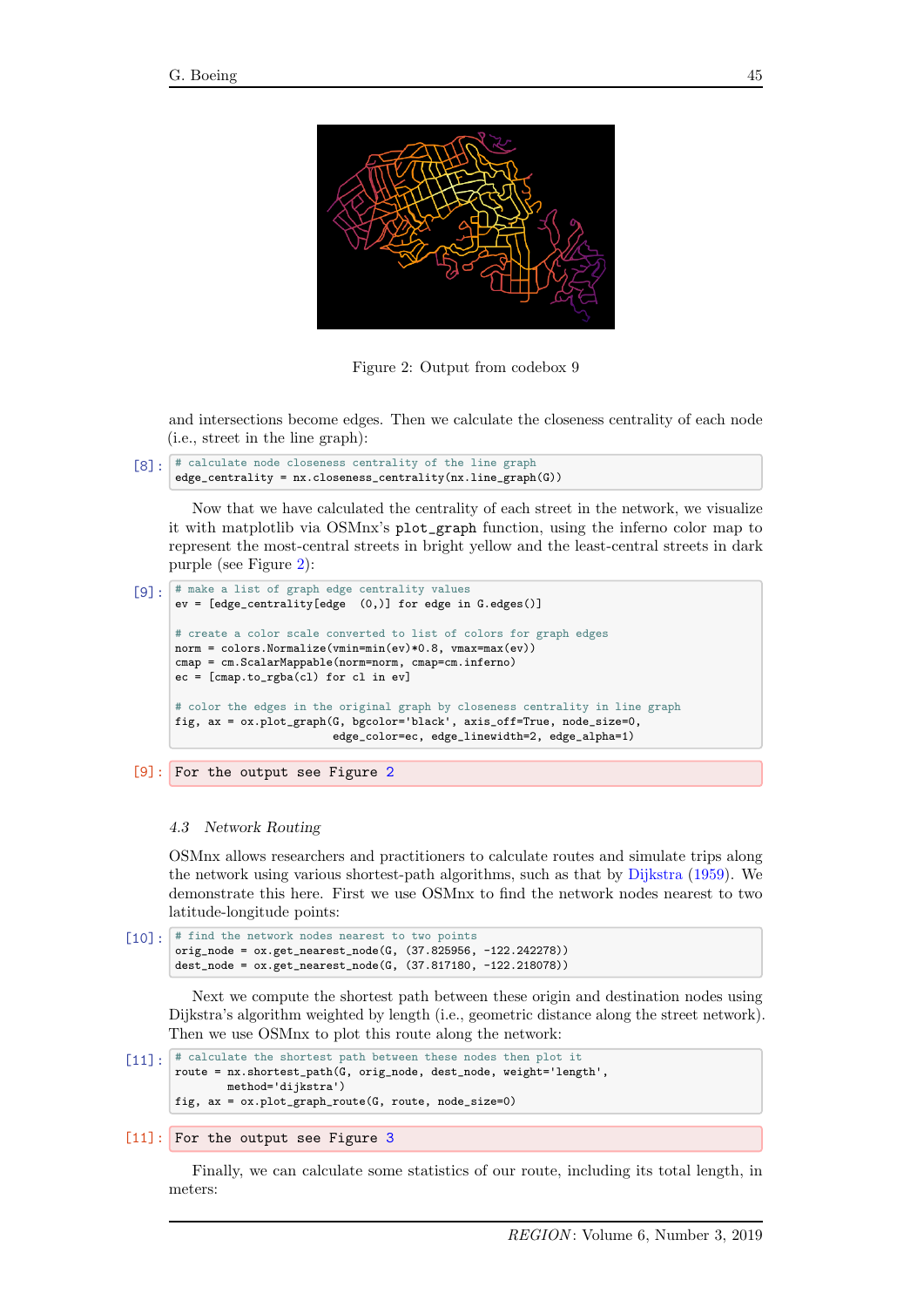<span id="page-7-0"></span>

Figure 3: Output from codebox 11

```
\lceil 12 \rceil: \lceil \frac{4}{7} \rceil what is the network distance of this route?
         net_dist = nx.shortest_path_length(G, orig_node, dest_node, weight='length',
                       method='dijkstra')
         net_dist
```

```
[12]: 3284.0989999999997
```
Thus, this trip would travel approximately 3.3 kilometers along the network. We can also calculate the straight-line distance between these two network nodes as-the-crow-flies, using OSMnx's vectorized great-circle calculator:

```
[13]: \boxed{\phantom{i} # what is the straight-line distance from origin to destination?
        sl_dist = ox.great_circle_vec(G.node[orig_node]['y'], G.node[orig_node]['x'],
                                         G.node[dest_node]['y'], G.node[dest_node]['x'])
        sl_dist
```

```
[13]: 2340.8766018171827
```
Comparing these two distance values, we can compute an indicator of trip circuity: that is, how much greater the network-constrained distance is between two nodes compared to the straight-line distance between them. In this case, we can see that the network distance is approximately 40% longer than the straight-line distance:

 $\lceil 14 \rceil$ :  $\#$  how much longer is the network distance than the straight-line? net\_dist / sl\_dist

```
[14]: 1.4029355487814306
```
#### 4.4 Downloading/Modeling Networks in Other Ways

So far, we have modeled and analyzed the street network of Piedmont, California. However, we are not constrained to study sites in the United States. OpenStreetMap is a global mapping project and OSMnx can model networks anywhere in the world, such as Modena, Italy:

```
[15]: \left| \begin{array}{c} \end{array} \right| # create a graph of Modena's drivable street network then plot it
         G = ox.graph_from_place('Modena, Italy', retain_all=True)
         fig, ax = ox.plot_graph(G, fig_height=8, node_size=0, edge_linewidth=0.5)
```

```
4
```
We have seen how to download street network data and turn it into a graph-based model using OSMnx's graph\_from\_place function. This function geocodes the place name using OpenStreetMap's Nominatim web service, identifies its bounding polygon, then downloads all the network data within this polygon from OpenStreetMap's Overpass API. This workflow easily handles well-defined place names. However, OSMnx offers additional functionality to download and model networks for other study sites as well.

For example, if OpenStreetMap does not have a bounding polygon for a specific study site, we can acquire its street network anyway by passing a polygon directly into the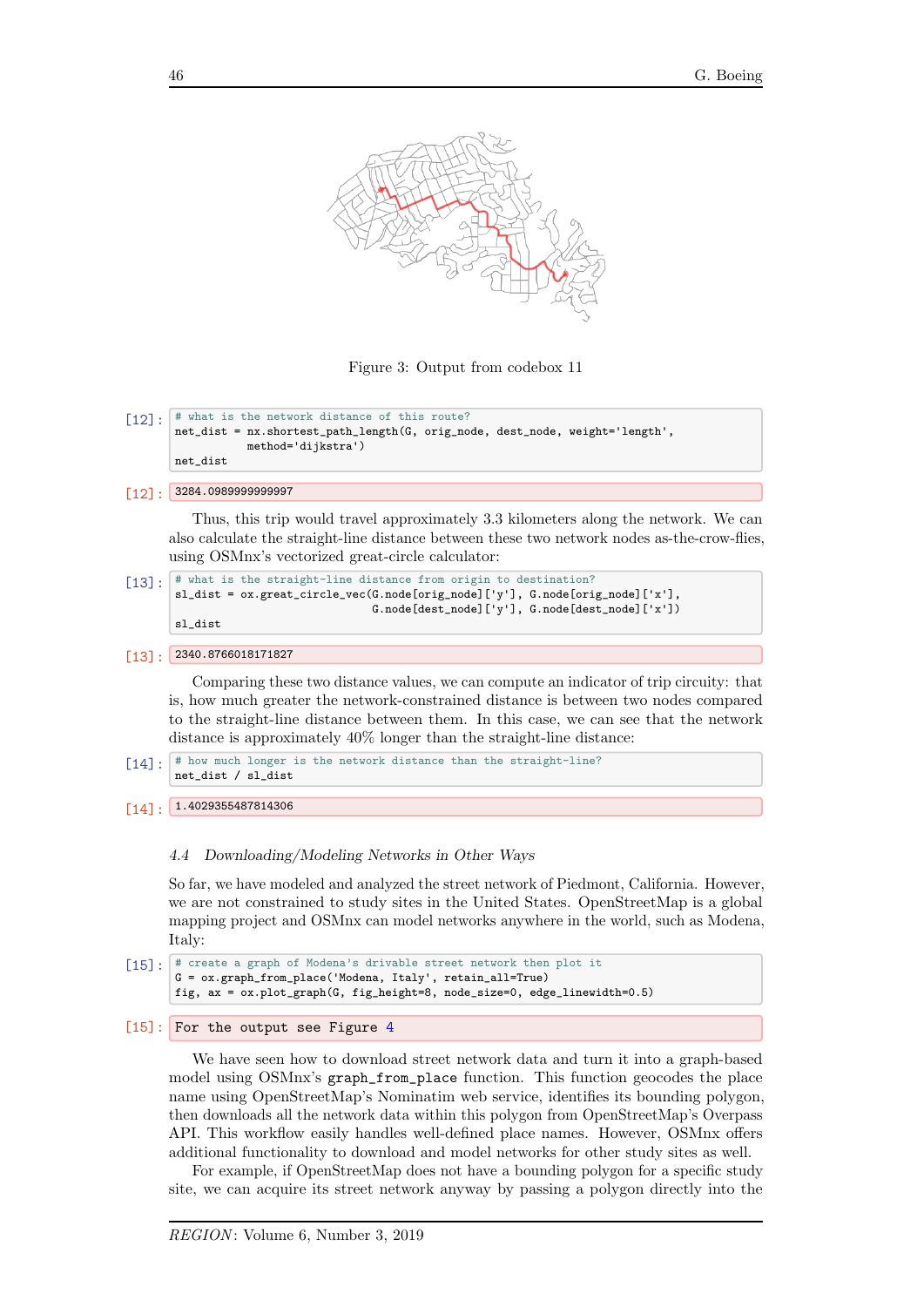<span id="page-8-0"></span>

Figure 4: Output from codebox 15

graph\_from\_polygon function. Or we can pass in latitude-longitude coordinates and a distance into the graph\_from\_point function as demonstrated here, where we visualize the network within a bounding box around the University of California, Berkeley's Wurster Hall:

```
[16]: # create a graph around UC Berkeley then plot it
       wurster_hall = (37.870605, -122.254830)one_mile = 1609 #one mile in meters
       G = ox.graph_from_point(wurster_hall, distance=one_mile, network_type='drive')
       fig, ax = ox.plot_graph(G, node_size=0)
```

```
5
```
OSMnx also accepts place queries as unambiguous Python dictionaries to help the geocoder find a specific matching study site when several names might approximately overlap. In this example, we download the street network of San Francisco, California by defining the query with such a dictionary:

```
[17]: \sharp create a graph of San Francisco's drivable street network then plot it place = {'city' : 'San Francisco',
                              : 'San Francisco',
                    'state' : 'California',
                    'country': 'USA'}
         G = ox.graph_from_place(place, network_type='drive')
```
## 4.5 Downloading Other Infrastructure Types

All of the preceding examples have focused on urban and suburban street networks. However, OSMnx can also download and model other networked infrastructure types by passing in custom queries via the infrastructure argument. Such networked infrastructure could include power lines, the canal systems of Venice or Amsterdam, or the New York City subway's rail infrastructure as illustrated in this example:

```
[18]: # create a graph of NYC's subway rail infrastructure then plot it
       G = ox.graph_from_place('New York City, New York, USA',
                   retain_all=False, truncate_by_edge=True, simplify=True,
                   network_type='none', infrastructure='way["railway"~"subway"]')
       fig, ax = 0x.plot\_graph(G, node_size=0)
```
[18]: For the output see Figure [6](#page-10-0)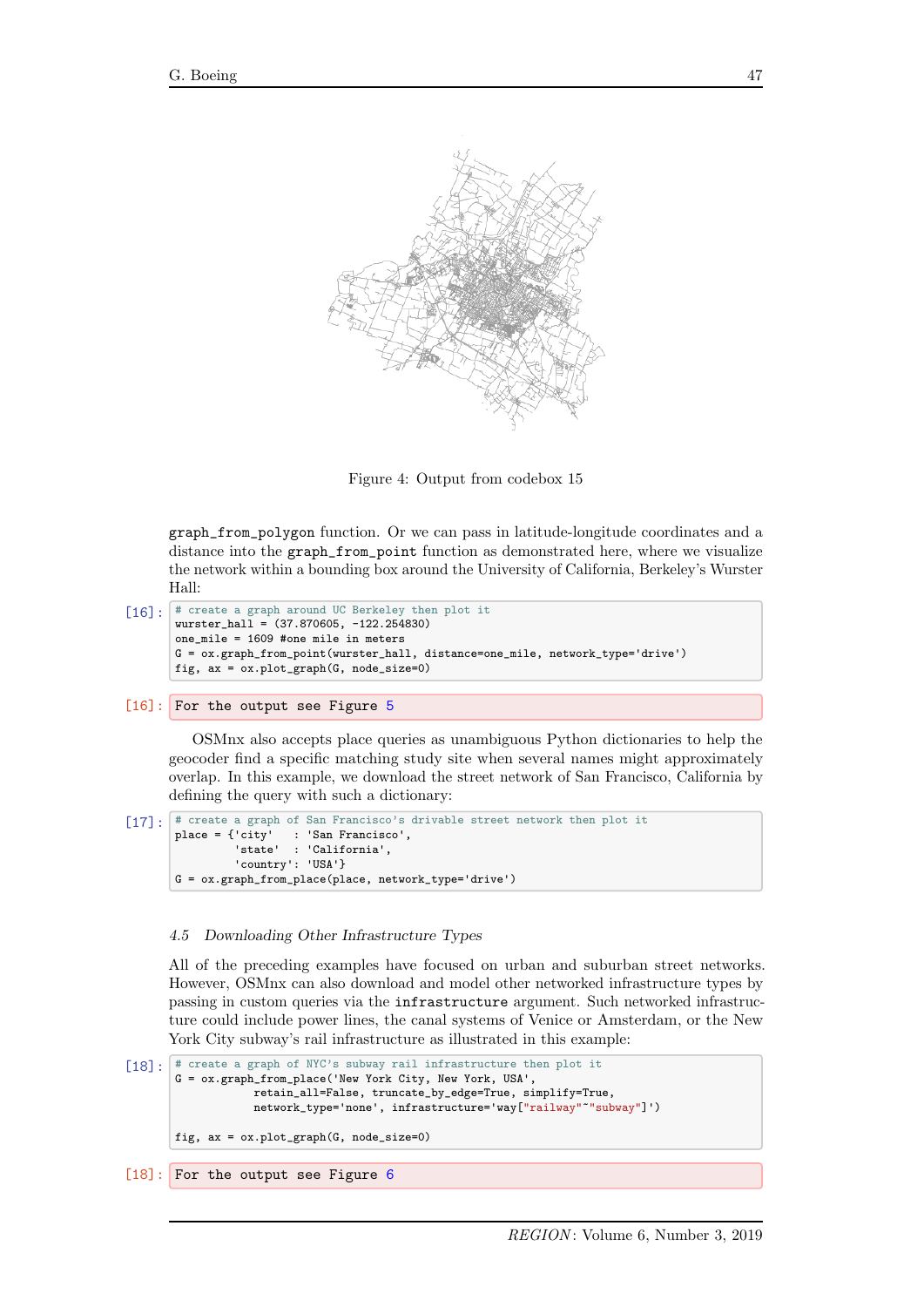<span id="page-9-0"></span>

Figure 5: Output from codebox 16

Note that the preceding code snippet modeled subway rail infrastructure which thus includes crossovers, sidings, spurs, yards, and the like. For a station-based train network model, the analyst would be best-served downloading and modeling a station adjacency matrix.

Beyond networked infrastructure, OSMnx can also work with OpenStreetMap building footprint and points of interest data. For example, we can download and visualize the building footprints near New York's Empire State Building:

```
[19]: \# download and visualize the building footprints around the empire state bldg
       point = (40.748482, -73.985402) #empire state bldg coordinates
       dist = 812 #meters
       gdf = ox.footprints_from_point(point=point, distance=dist)
       gdf_proj = ox.project_gdf(gdf)
       bbox_proj = ox.bbox_from_point(point=point, distance=dist, project_utm=True)
       fig, ax = ox.plot_footprints(gdf_proj, bbox=bbox_proj, bgcolor='#333333',
               color='w', figsize=(6,6))
```

```
7
```
Finally, we can download and inspect the amenities matching the tag "restaurants" near the Empire State Building and then display the five most common cuisine types

```
[20]: # download restaurants near the empire state bldg then display them
       gdf = ox.pois_from_point(point=point, distance=dist, amenities=['restaurant'])
       gdf[['name', 'cuisine']].dropna().head()
[20]: name cuisine
357620442 Dolcino Trattoria Toscana italian
       419359995 Little Alley chinese
       419367625 Ramen Takumi japanese;ramen
       561042187 Les Halles french<br>663104998 Tick Tock Diner diner
                          Tick Tock Diner diner
[21]: \# show the five most common cuisine types among these restaurants
       gdf['cuisine'].value_counts().head()
[21]: indian 22<br>korean 15
       korean 15<br>italian 14
       italian
       japanese 13
       pizza 9
       Name: cuisine, dtype: int64
```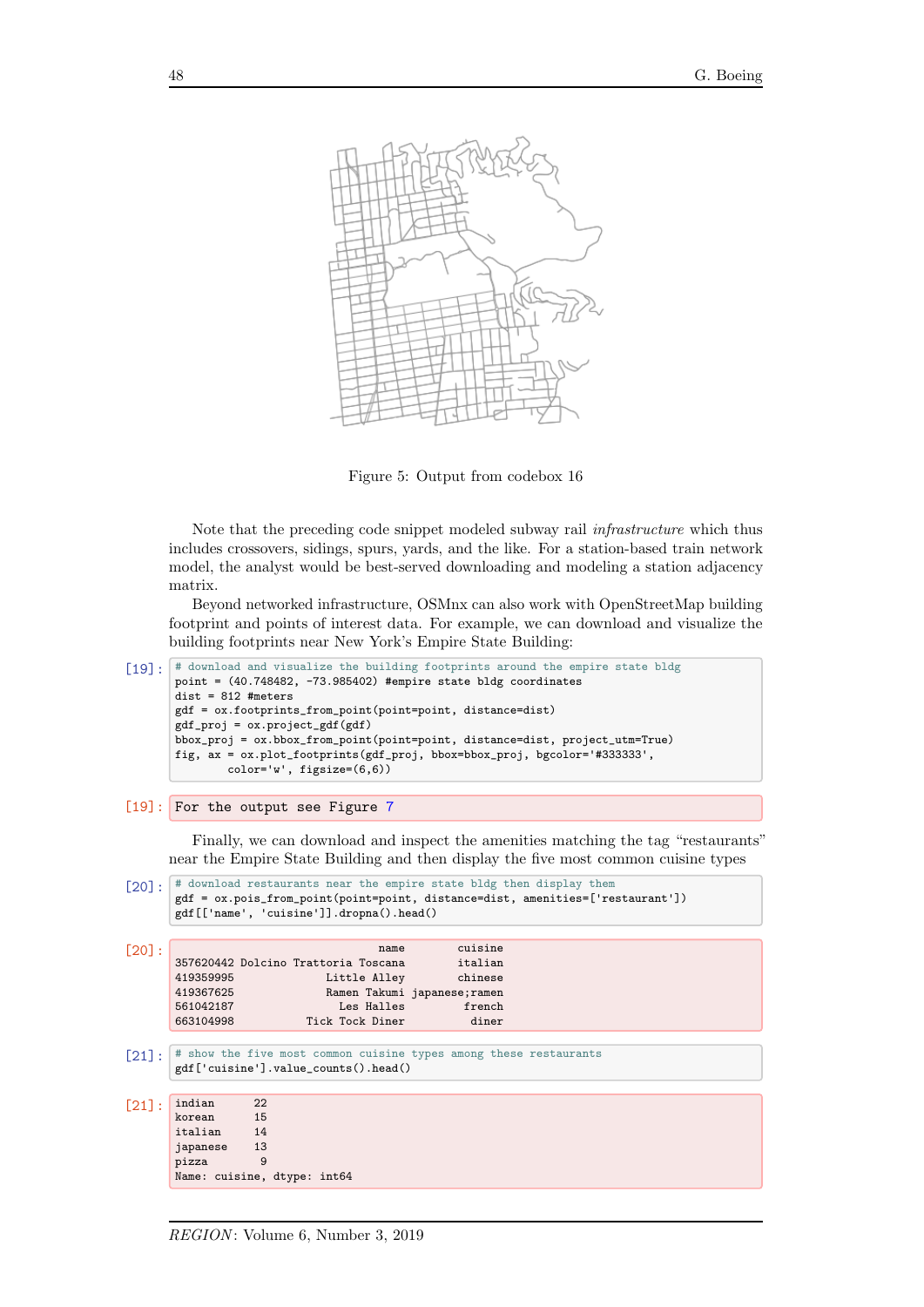<span id="page-10-0"></span>

Figure 6: Output from codebox 18

<span id="page-10-1"></span>

Figure 7: Output from codebox 19

## 5 Conclusion

This article argued that computational notebooks underpin an important emerging pillar in urban analytics and planning research, pedagogy, and practice. To demonstrate this, it presented the official repository of computational notebooks that the OSMnx project uses for tutorials, demos, and guides. It illustrated the use of these notebooks by highlighting specific examples from them, inline and interactively within this article, as an introduction to this modeling and analysis software. OSMnx itself is a Python package for downloading, modeling, analyzing, and visualizing data from OpenStreetMap. It lets users analyze networked infrastructure like street networks as well as building footprints, points of interest, elevation data, and more. This article demonstrated how computational notebooks can provide a tutorial-style introduction to scientific software such as this.

The OSMnx project uses computational notebooks because they offer several advantages. First, they empower scientific reproducibility, replication, sharing, and remixing. Second, they allow researchers to intermingle data analyses with visualizations and narratives to ask and answer research questions. Third, they offer "follow-along" guides for introducing software and methods to new users, such as in this repository for OSMnx or even in the university classroom. Finally, they help researchers reach a wider community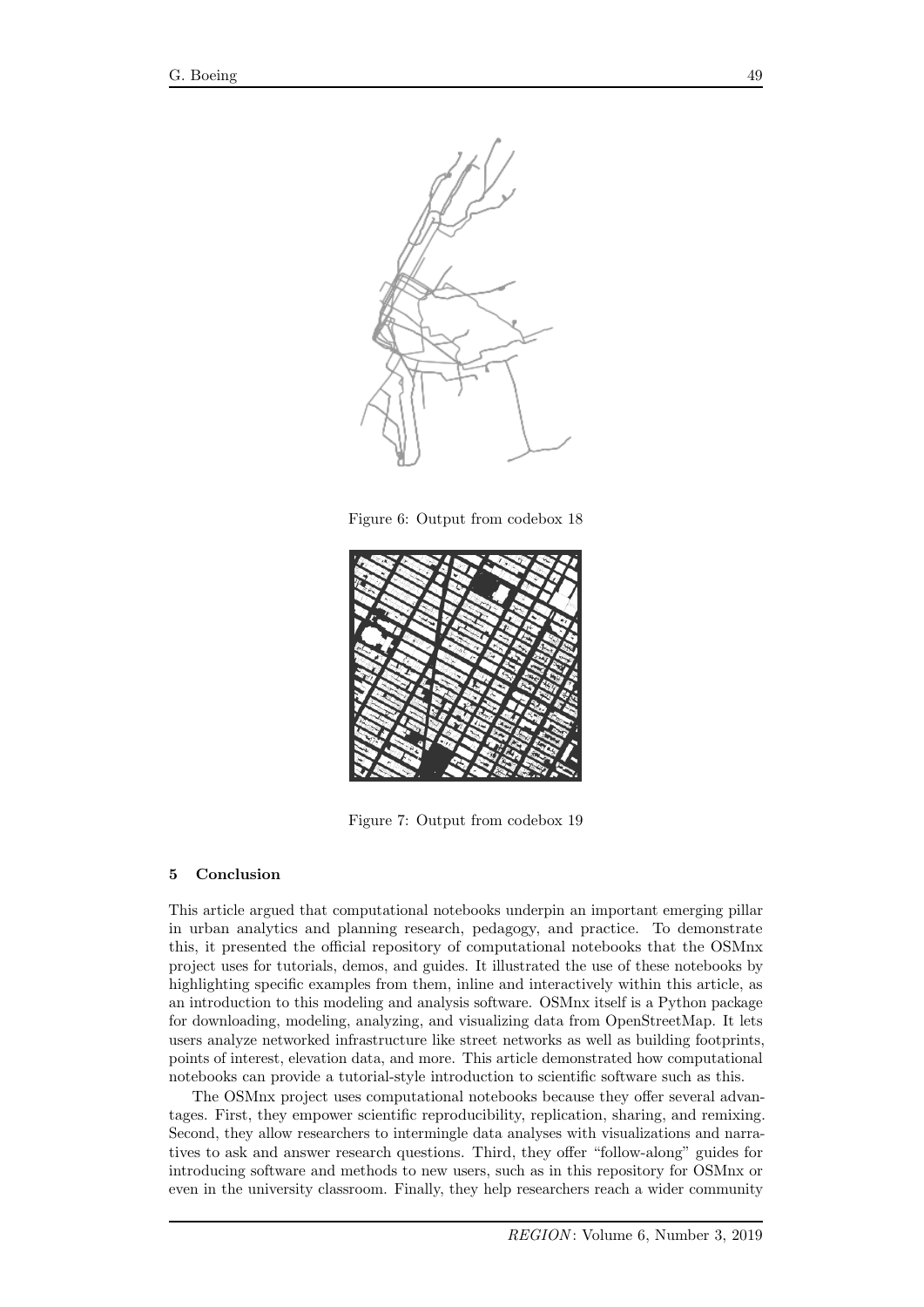of interest by making their methodologies and analyses more legible to a broad audience potentially interested in adapting and remixing their work. For these reasons and more, we expect to see growing adoption of computational notebooks in the urban planning discipline and related analytics fields.

#### References

- <span id="page-11-11"></span>Batty M (2019) Urban analytics defined. Environment and Planning B: Urban Analytics and City Science 46[3]: 403–405. [CrossRef.](https://doi.org/10.1177/2399808319839494)
- <span id="page-11-12"></span>Boeing G (2017) Osmnx: New methods for acquiring, constructing, analyzing, and visualizing complex street networks. Computers, Environment and Urban Systems 65: 126–139. [CrossRef.](https://doi.org/10.1016/j.compenvurbsys.2017.05.004)
- <span id="page-11-15"></span>Dijkstra E (1959) A note on two problems in connexion with graphs. Numerische Mathematik 1[1]: 269–271. [CrossRef.](https://doi.org/10.1007/BF01386390)
- <span id="page-11-13"></span>Hagberg A, Schult D, Swart P (2008) Exploring network structure, dynamics, and function using networkx. In: Varoquaux G, Vaught T, Millman J (eds), Proceedings of the 7th Python in Science Conference. SciPy, Pasadena, CA, 11–16
- <span id="page-11-4"></span>Harris R, O'Sullivan D, Gahegan M, Charlton M, Comber L, Longley P, Brunsdon C, Malleson N, Heppenstall A, Singleton A, Arribas-Bel D, Evans A (2017) More bark than bytes? reflections on  $21+$  years of geocomputation. *Environment and Planning B*: Urban Analytics and City Science 44[4]: 598–617. [CrossRef.](https://doi.org/10.1177/2399808317710132)
- <span id="page-11-5"></span>Kang W, Oshan T, Wolf L, Boeing G, Frias-Martinez V, Gao S, Poorthuis A, Xu W (2019) A roundtable discussion: Defining urban data science. Environment and Planning B: Urban Analytics and City Science 46[9]: 1756–1768. [CrossRef.](https://doi.org/10.1177/2399808319882826)
- <span id="page-11-9"></span>Kedron P, Frazier A, Trgovac A, Nelson T, Fotheringham A (2019) Reproducibility and replicability in geographical analysis. Geographical Analysis. [CrossRef.](https://doi.org/10.1111/gean.12221)
- <span id="page-11-3"></span>Kluyver T, Ragan-Kelley B, Pérez F, Granger B, Bussonnier M, Frederic J, Jupyter Development Team (2016) Jupyter notebooks: A publishing format for reproducible computational workflows. In: Loizides F, Schmidt B (eds), Positioning and Power in Academic Publishing: Players, Agents and Agendas. IOS Press, Amsterdam, The Netherlands, 87–90. [CrossRef.](https://doi.org/10.3233/978-1-61499-649-1-87)
- <span id="page-11-1"></span>Knuth D (1992) Literate Programming. Center for the Study of Language and Information, Stanford, CA
- <span id="page-11-10"></span>Kontokosta C (2018) Urban informatics in the science and practice of planning. Journal of Planning Education and Research. [CrossRef.](https://doi.org/10.1177/0739456X18793716)
- <span id="page-11-0"></span>Padgham M, Boeing G, Cooley D, Tierney N, Sumner M, Phan T, Beare R (2019) An introduction to software tools, data, and services for geospatial analysis of stroke services. Frontiers in Neurology 10[743]. [CrossRef.](https://doi.org/10.3389/fneur.2019.00743)
- <span id="page-11-2"></span>P $\acute{e}$ rez F, Granger B (2007) Ipython: A system for interactive scientific computing. Computing in Science & Engineering 9[3]: 21–29. [CrossRef.](https://doi.org/10.1109/MCSE.2007.53)
- <span id="page-11-6"></span>Poorthuis A, Zook M (2019) Being smarter about space: Drawing lessons from spatial science. Annals of the American Association of Geographers. [CrossRef.](https://doi.org/10.1080/24694452.2019.1674630)
- <span id="page-11-14"></span>Porta S, Crucitti P, Latora V (2006) The network analysis of urban streets: A dual approach. Physica A: Statistical Mechanics and Its Applications 369[2]: 853–866. [CrossRef.](https://doi.org/10.1016/j.physa.2005.12.063)
- <span id="page-11-8"></span>Rey S (2019) Pysal: The first 10 years. Spatial Economic Analysis 14[3]: 273–282. [CrossRef.](https://doi.org/10.1080/17421772.2019.1593495)
- <span id="page-11-7"></span>Singleton A, Arribas-Bel D (2019) Geographic data science. Geographical Analysis. [CrossRef.](https://doi.org/10.1111/gean.12194)